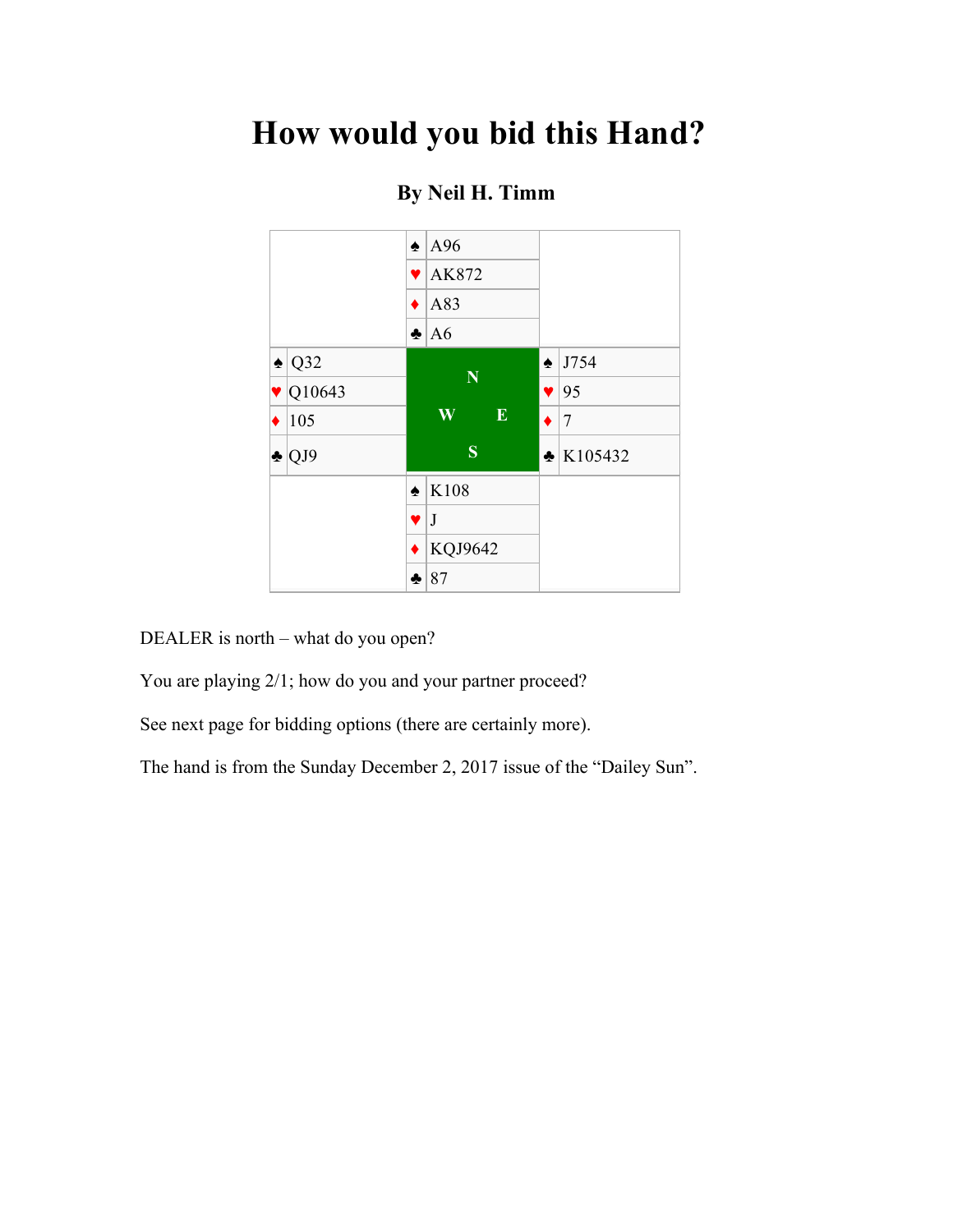| South            | West     | North | East |
|------------------|----------|-------|------|
|                  |          | 2NT   | Pass |
| $4\blacklozenge$ | Pass     | 4V    | Pass |
| $5^{\bullet}$    | Pass     | $5$ V | Pass |
| $7\blacklozenge$ | All Pass |       |      |

#### **Option 1 - Direct (2NT with Minorwood – south plays the hand)**

With 19 HCP and one length point south opens 2NT. Playing Minorwood over 2NT, south bids  $4\blacklozenge$  (1430 for diamonds). With four keycards, north bids  $4\Psi$  (first step 1/4). South then bids  $5\blacklozenge$  as the specific king ask. With the heart king north bids  $5\blacktriangledown$ . Missing one king, south bids 7♦ and not 7NT.

#### **Option 2 - Direct (2NT with Crosswood – north plays the hand)**

| South          | West | North            | East     |
|----------------|------|------------------|----------|
|                |      | 2NT              | Pass     |
| 4              | Pass | $4\blacklozenge$ | Pass     |
| 4              | Pass | $4\spadesuit$    | Pass     |
| 5 <sub>•</sub> | Pass | 7♦               | All Pass |

To right side the contract, some play Crosswood instead of Minorwood. Then 4♣ show interest in a diamond slam. North next bids 4♦, which is again 1430 Minorwood for diamonds. With one keycard, south bids  $4\Psi$  (first step). North bids the next step  $4\spadesuit$  as the queens ask. The bid of 5♠ shows the Queen of diamonds and the spade king. Missing one king, north bids 7♦ and not 7NT.

#### **Option 3 - Direct (2NT with MSS – north plays the hand)**

| South            | West     | North         | East |
|------------------|----------|---------------|------|
|                  |          | 2NT           | Pass |
| $3A*$            | Pass     | 3NT           | Pass |
| $4 -$            | Pass     | 4♦            | Pass |
| $5 -$            | Pass     | $5^{\bullet}$ | Pass |
| $7\blacklozenge$ | All Pass |               |      |

Some instead of Minorwood or Crosswood play Minor Suit Stayman (MSS). Now south bids 3♠\* (\*=alert) that is used to show interest in a minor suit slam (some use it as relay to 3NT – then bid 4♣ is either Gerber or Expert Gerber). Without a 4-card minor, the 2NT bidder bids 3NT (no 4-card minor). Over 3NT, south bids 4♣ as Expert Gerber (an ask asking bid - some play only Gerber). With Expert Gerber and 4 aces north bids 4♦ (1/4 aces --- the responses of  $4\Psi = 0/3$  aces and  $4\blacktriangle = 2$  with min and  $4NT=2$  with max). South bids 5 $\clubsuit$  to ask for the number of kings. With one, north bids 5 $\spadesuit$  and south again bids 7♦ and not 7NT.

Using the rule of 44, some may open north's hand  $2\clubsuit$ . Others may use transfers, Blackwood, Gerber and other gadgets. ---- Go to Next Page – Play of the Hand